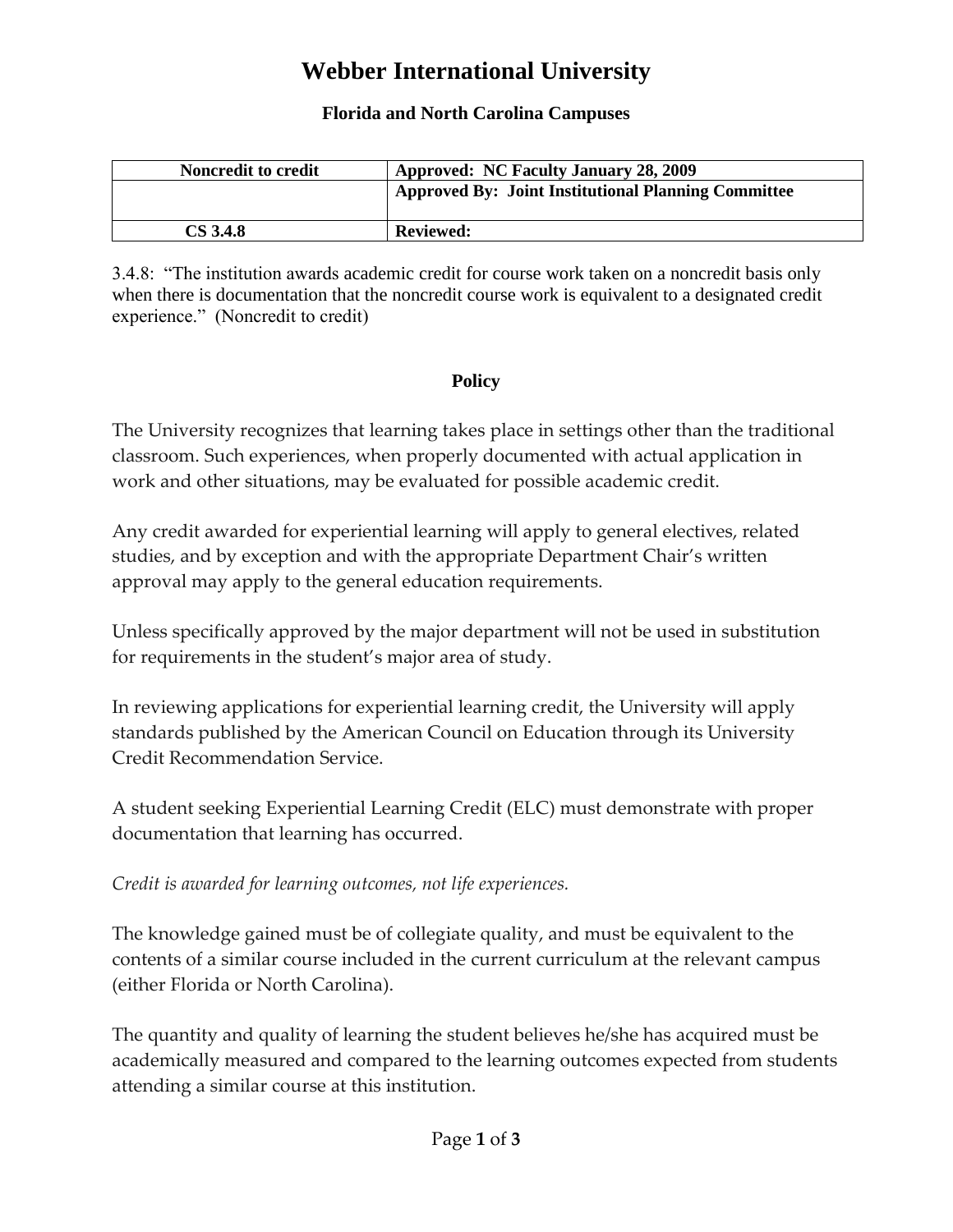A technical course might be considered only if it meets academic standards in content and expected learning outcomes commonly expected in a similar course at this institution curriculum.

All ELC that are awarded must relate to the current University curriculum and to the learning outcomes expected in its courses.

Any exceptions to the above will be handled on an individual basis, and must be approved by the appropriate Department Chair and the chief academic officer.

Applications for Experiential Learning Credit:

An application must be submitted either prior to the student's matriculation, or in the student's first semester of study. The portfolio submitted by the student for Experiential Learning Credit must be completed within the student's first semester of study.

A student desiring to apply for Experiential Learning Credit will contact the Academic Affairs Office to discuss the requirements for such credits. The student will be provided with guidelines for preparation of a portfolio documenting the learning outcomes associated with the student's experience or training.

The portfolio shall include, at a minimum:

- a) Dates of instruction or experience, location, sponsoring organization, names and contact information of faculty member(s), and to the extent possible, information regarding faculty credentials.
- b) Bibliographic information for any published books or documents employed in the course.
- c) A copy of any instructional materials employed (syllabus, hand-outs, training materials, etc.).
- d) Documentation of stated learning outcomes (may be included in the course syllabus).
- e) Copies of any assignments submitted in the course of the training.
- f) A description, in narrative form and in the student's own words, of the educational experience, the skills or knowledge acquired, and applicability to the student's degree program at this institution.
- g) The applicable University course(s) the student is requesting these experiences parallel.

## Procedure:

Once the portfolio is completed and submitted to the Academic Affairs Office, there will be consultation with appropriate Department Chairs to ascertain the appropriateness of the documented learning outcomes as related to the University's requirements.